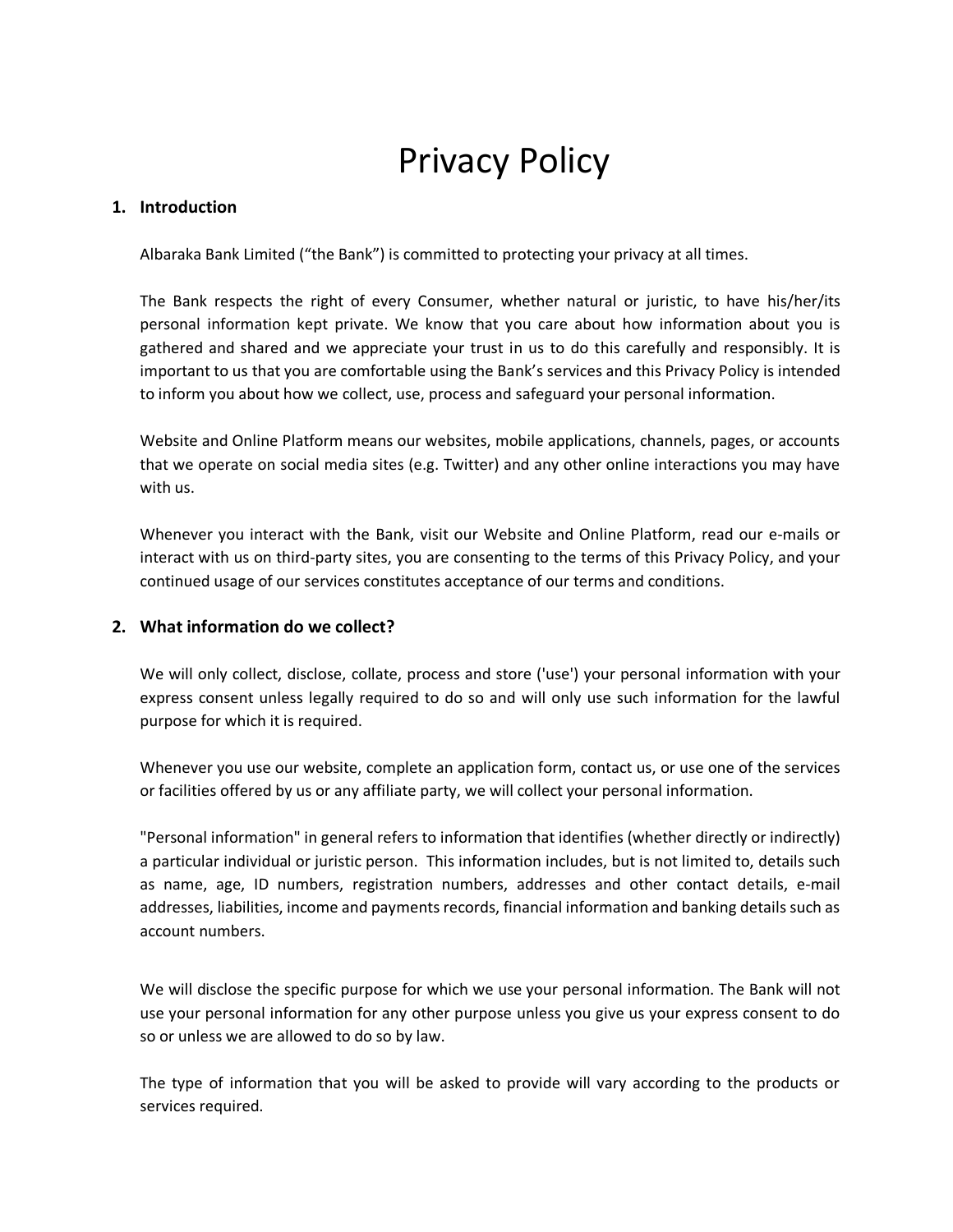## **3. Why does the Bank need this information?**

We use your information to identify you and to offer you a better service. It is also necessary so that we may contact you in the event of a query. We may use your personal information to bring to your attention details of our other services and products, where you have consented to being contacted regarding marketing information. The more we know about you, the better we can take care of your needs.

## **4. How do we safeguard your information?**

We take our responsibility to protect your personal information very seriously. The Bank uses physical, technical, and procedural safeguards that comply with applicable legal standards to secure your information from unauthorized access and use, alteration, and destruction.

It is important to note that we may store your personal information in our information database regardless of where in the world it is hosted, including South Africa or any foreign country. In all instances, we will ensure that the information is protected and safeguarded according to reasonable and accepted standards.

## **5. When do we share your personal information?**

The only instances in which the Bank will disclose your personal information without your consent is when it is:

## **a) Required by law**

This is relevant to government tax reporting requirements or in terms of a court order or if required in terms of legislation or in accordance with the common law.

## **b) In the public interest**

Sometimes we may be requested to disclose your personal information for matters of public interest, e.g. to assist in the prevention of crimes. In these circumstances, we will take every precaution to ensure the authorities involved have justifiable reasons to make such a request.

## **c) Required for Credit Bureau**

We are required to disclose information to credit bureaus about your personal obligations owed to us.

## **d) Necessary to protect the Bank's interest**

In certain instances, basic procedures that protect our interests sometimes lead to the disclosure of specific customer information to third parties.